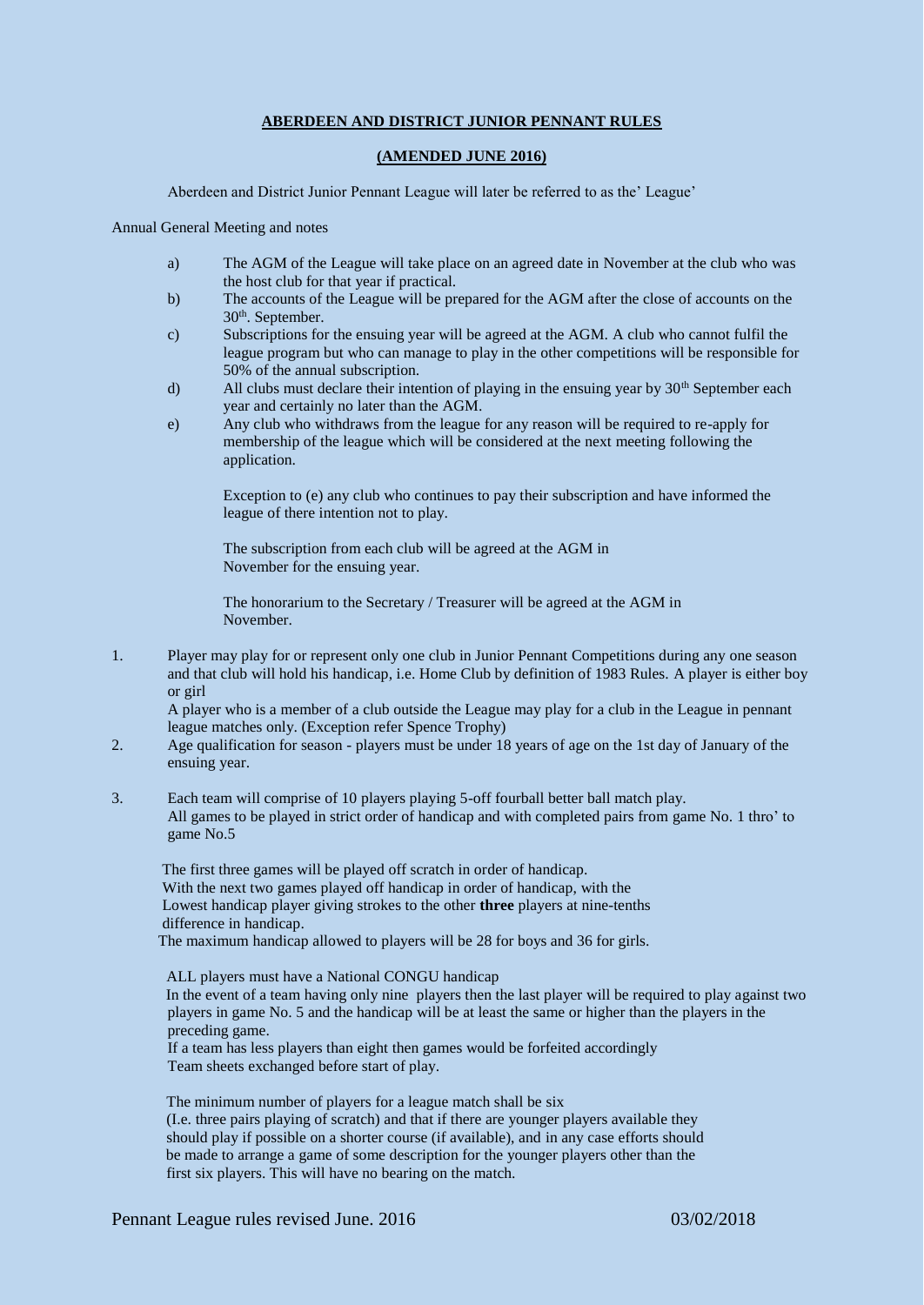- 4. Scoring will be 2 points for a win, 1 point for a square game and score of each game to be recorded.
- 5. Matches will be played on a Sunday at noon unless another time has been mutually arranged BUT NOT LATER THAN 3.00 PM.
- 6. All clubs in Junior Pennant League will be Host Club in rotation.
- 7. Pennant league matches and all Trophy competitors to be played off YELLOW tees. The only exception will be when a girl plays then she will play off the RED tees and handicap will be not be modified.
- 8. Dates of matches may be altered by mutual agreement of competing clubs, only on account of course availability. SHORTAGES OF PLAYERS WILL NOT CONSTITUTE A REASON FOR NOT PLAYING. In the event of a club's course not being available, the club will contact their opponents at least 14 days before match to rearrange time and/or venue (not necessarily at home). Failure to comply will result in the club forfeiting the match.
- 9. In the event of a tie in points, the Leagues Qualification will be as follows:-

If points are the same, then count back on games for and against will apply with largest plus games differential progressing. If there is a further tie (points and games) between two teams, then the result of match between teams will count with winner progressing.

If there is a further tie, then count back between two teams will count, refer Rule 10.

| 10 | All games in semi-finals and final to be played over 18 holes.                                 |                  |  |                                        |                                     |  |  |
|----|------------------------------------------------------------------------------------------------|------------------|--|----------------------------------------|-------------------------------------|--|--|
|    | Should a match finish all square i.e. 3 games each then the count back will be as<br>follows:- |                  |  |                                        |                                     |  |  |
|    | If a pair wins a game                                                                          |                  |  | $7 \text{ and } 5 = 12 \text{ points}$ |                                     |  |  |
|    |                                                                                                | $2$ and $1 =$    |  | 3 points                               | the highest pointage wins the match |  |  |
|    |                                                                                                | $3$ and $1 =$    |  | 4 points                               |                                     |  |  |
|    |                                                                                                | $1 \text{ up} =$ |  | 1 point                                |                                     |  |  |

|                | Team A |          |          | Team B  |  |    |        |  |
|----------------|--------|----------|----------|---------|--|----|--------|--|
|                |        |          | Points   |         |  |    | Points |  |
| $7$ and $6$    | $=$    | 13       |          |         |  |    |        |  |
| 0              |        | O        | $\theta$ | 5 and 4 |  |    |        |  |
| $\overline{0}$ | $=$    | $\Omega$ | $\left($ | 4 and 3 |  |    |        |  |
| $2$ and $1$    | $=$    | 3        |          |         |  |    |        |  |
| $3$ and $2$    | $=$    |          |          |         |  |    |        |  |
| 0              |        |          |          | 4 and 2 |  |    |        |  |
|                |        | 21       | 3        |         |  | 22 |        |  |

If still all square then the first pair of both teams will play off sudden death.

- 11. Results of all matches must be forwarded to the League Secretary on results form by Wednesday following the match.
- 12 Any difficulties arising from matches played should be reported to the League Secretary.
- 13 The use DMD's will be allowed in all competitions run by the Aberdeen and District Junior Pennant League.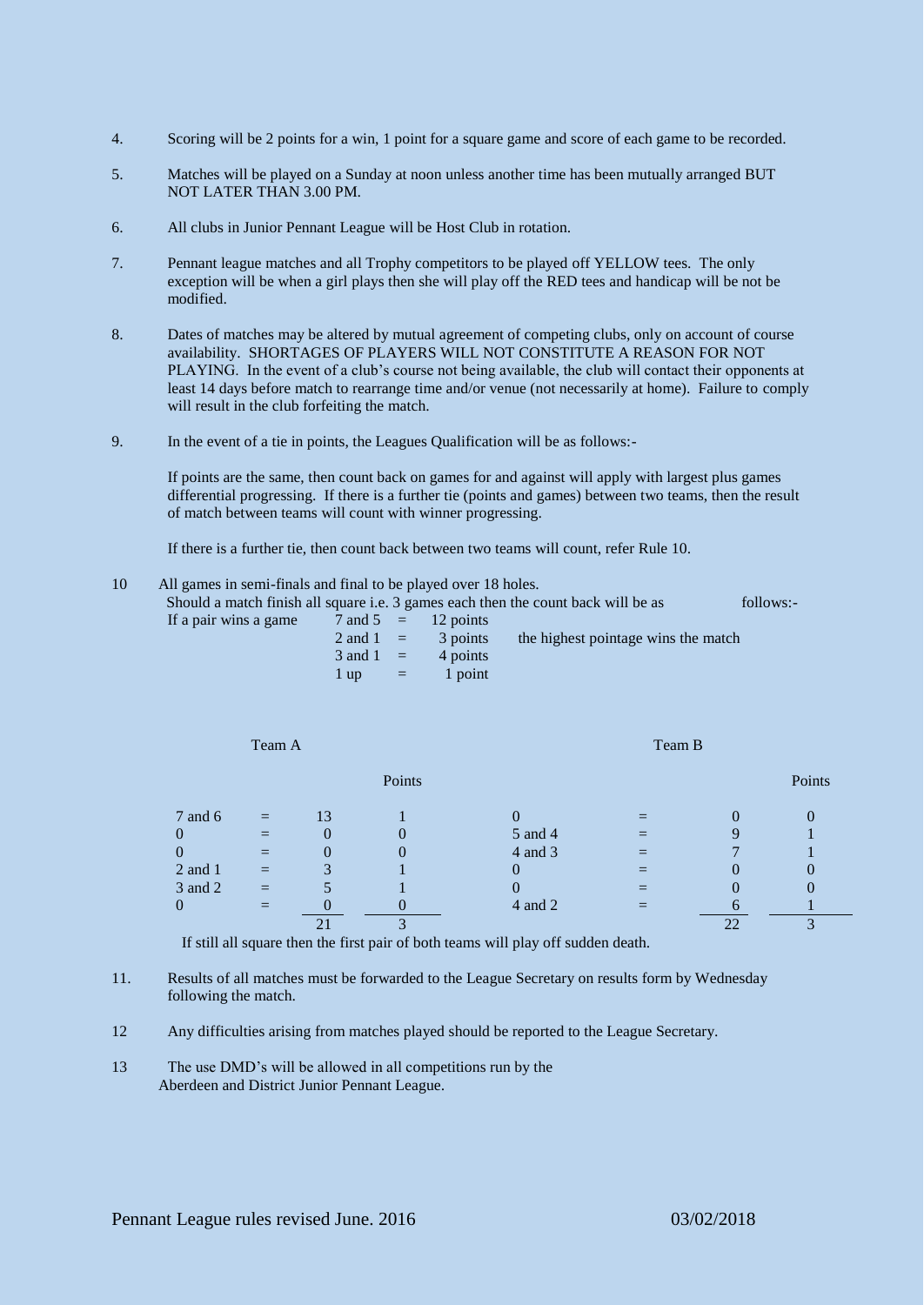#### 14 **Conclusion of match due to Bad weather**

Should a match be started, then bad weather arrives but does not close the course, however the weather becomes worse and the chill factor increases. The match can be concluded by mutual agreement.

**Always remember it is the welfare of the juniors especially the younger juniors which should be the primary consideration.**

- 1) If any game/games have not gone through the sixth hole when match was concluded, then the match will declared a draw irrespective of scores in games.
- 2) A result of the match can be declared when all games have gone through the sixth hole and there is an agreed conclusion. The scores of all games will count at that time of agreed conclusion.

*Agreed conclusion* is between the team managers/organisers to stop match because of the weather and its effect on the players  *A match* is all five games.  *A game* is between two v. two players.

eg. of match status after 6 holes at agreed conclusion.

- Game 1 A1 is two up on B1 after 9
- Game 2 A2 and B2 are square after 9
- Game 3 A3 and B3 are square after 8
- Game 4 A4 is three down to B4 after 7
- Game 5 A5 is one up on B5 after 7

Therefore team A wins the match

# **SPENCE TROPHY (Played off scratch)**

- 1. Competition between Junior Champions of each club in the League.
- 2. Thirty six hole qualifying competition with the first four going forward to match play  $(1^{st} v. 4^{th} \& 2^{nd} \cdot V. 3^{rd})$
- 3. Generally it will be the current year's champion who will play, failing that the runner-up. In extenuating circumstances the previous years champion will be considered providing he is under 18 (refer rule 2).
- 4. Champions should only qualify from the club they played for in the league. However players from outside the League may represent a club in the League if they have won that club's Junior Championship. If a player is a member of two or more clubs in the League and wins the Junior Championship of more than one he shall represent the club he played for in the League program
- 5. All competitors to play off scratch.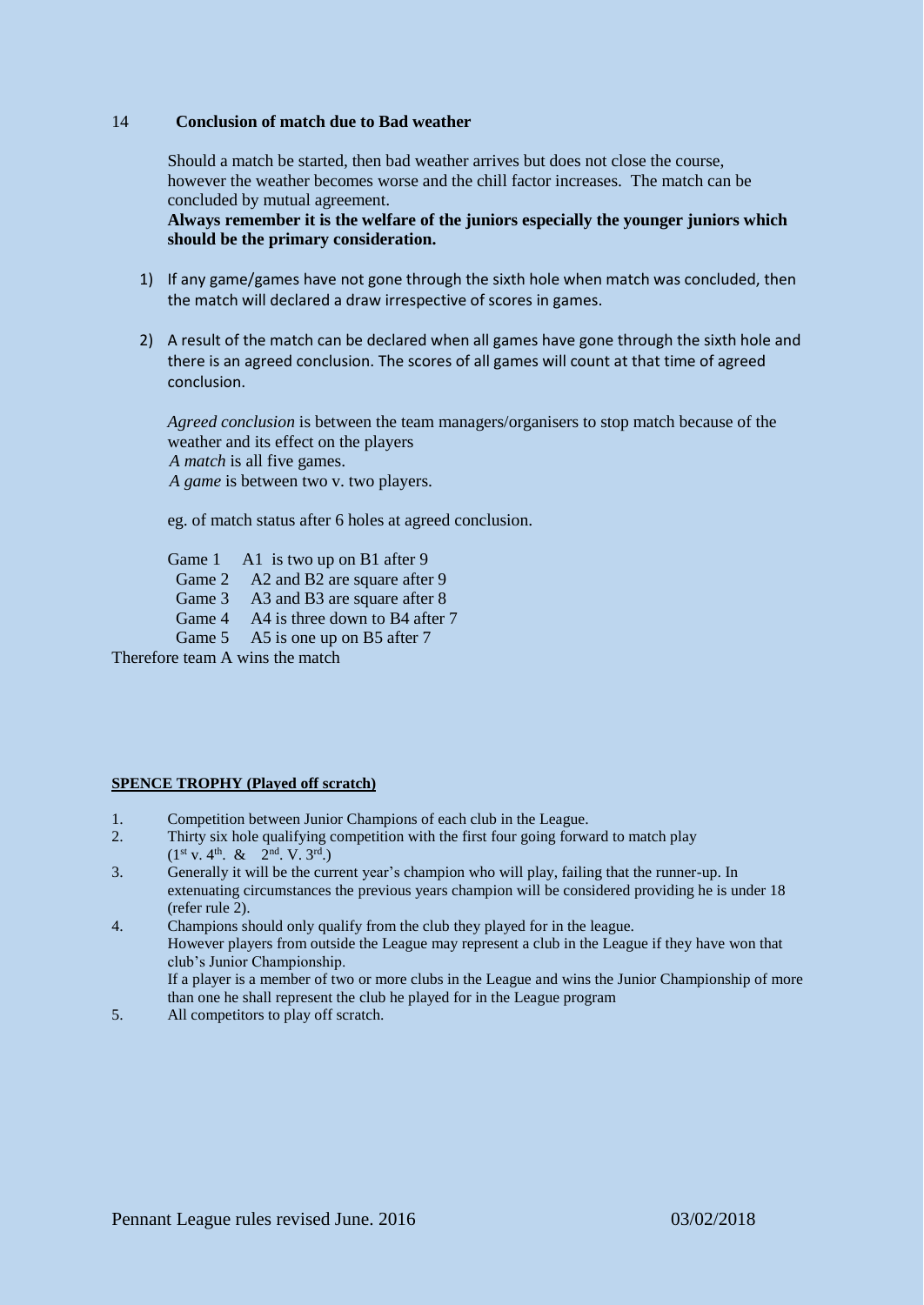## **OFF THE TEE TROPHY**

- 1) Teams will consist of four players forming two teams of two players.
- 2) The match will consist of 2 x 2 ball foursome's games and played to the 18th. green with the both games counting towards the result on a holes up basis
- 3) In the event of a square match at the 18th. green then both games will proceed down 19th., 20th etc. until a result is reached with strokes given as for the eighteen holes played.
- 4) The games will be played under handicap conditions as follows:- Half the difference of the combined handicaps of the two players on each side. **Maximum handicap limit allowed per player will be 10**
- 5) Teams may have up to six players available to play on any day and may change their teams between rounds with the six players available
- 6) Order of play will be exchanged by teams before going to the first tee and will not be amended thereafter.
- 7) In the event of a team having insufficient players (i.e. four players) at Tee off time Then the match will be forfeited in accordance with the rules of golf.
- 8) Rules regarding home club and age will be as per the rules of the Aberdeen & District Junior Pennant League Any relevant points not covered above will be decided by the Aberdeen & District Junior Pennant League whose decision will be final.

# **HECTOR DEY TROPHY**

- 1. Each club to hold qualifying round (Stroke Play Handicap) before the end of June each year.
- 2. Handicap limit 28.
- 3. Qualifiers (1 from each Pennant League Club) will contest the Final over 18 holes at the course of Junior Pennant League Host Club.

**ALL Finals, Qualifying rounds for the year will generally be played at the host club's course**.